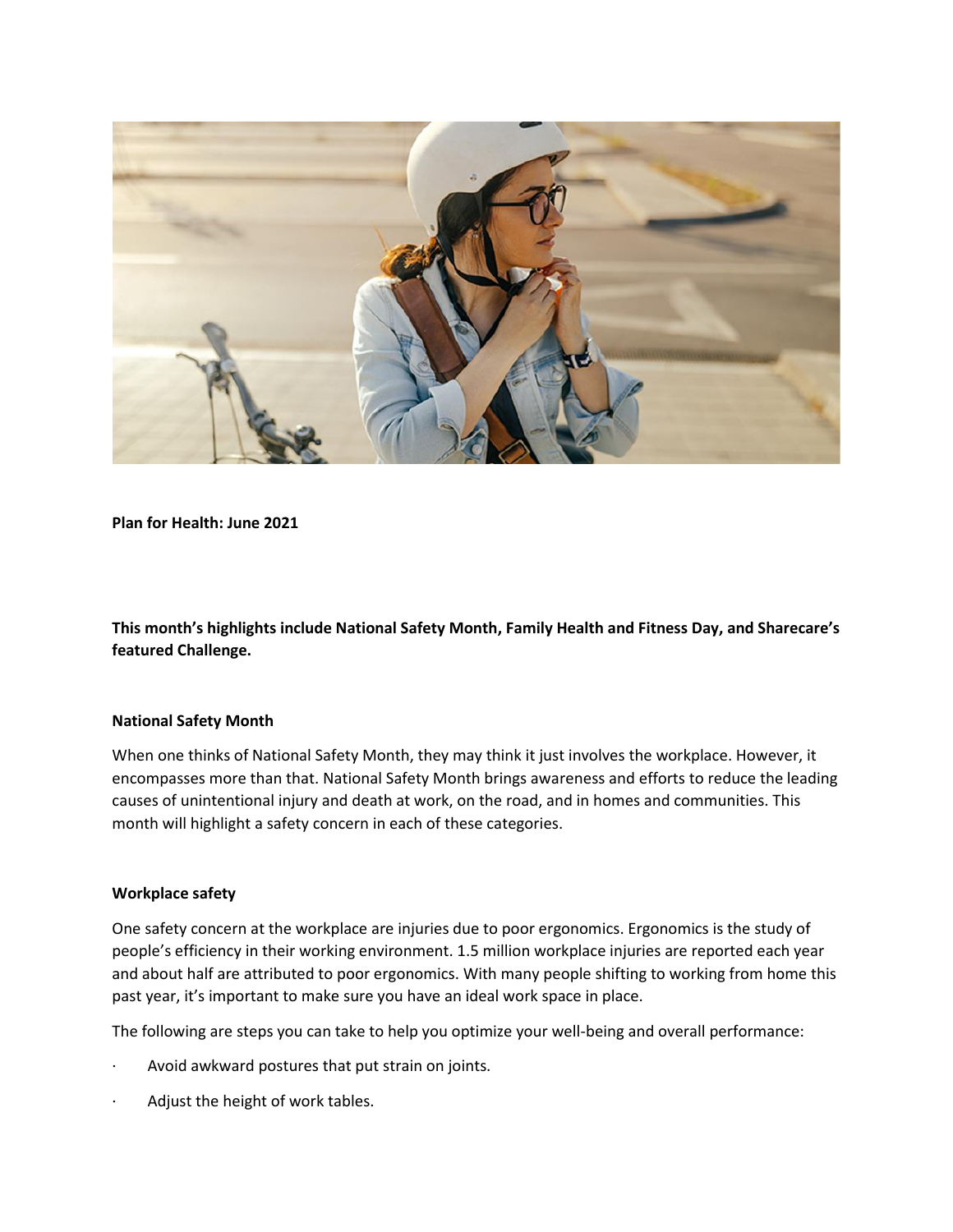- · If sitting for extended periods of time, adjust chairs so you have proper leg and back support.
- · Reduce frequency, duration, and severity of exposure to elements that may cause stress.
- Take rest breaks to interrupt ongoing repetitive movements.

#### **Road Safety**

While road safety consists of multiple topics from teen driving to bicycle safety, this month will bring awareness to distracted driving. Each year more than 3,000 people die in car crashes involving a distracted driver. Distracted driving consists of any activity that diverts attention from driving, including talking or texting on your cell phone, drinking and eating, talking to people in your vehicle, and fiddling with your stereo system. Texting is the most alarming distraction. In the 5 seconds it takes to read or send a text, at 55 mph you will have gone the length of an entire football field. So, what can you do to ensure you minimize your distractions while behind the wheel?

- · Stop using cell phones while driving.
- Recognize hands free devices offer no safety benefit.
- Understand the dangers of cognitive distraction to the brain.
- If you're a parent, lead by example.
- Tell others about the dangers of cell phone distracted driving.

### **Homes & Communities**

167,127 people died in 2018 from a preventable injury. The majority of these deaths are happening outside the workplace in people's homes and communities. Community safety involves a wide array of topics such as opioids, choking and suffocation, older adult falls, emergency management, child safety, poisons, and distracted walking. With the start of pool season, this month will highlight the importance of water safety. Emergency departments treat about 6,400 pool and spa injuries in children younger than 15 every year. Drownings continue to be the second leading cause of preventable death through age 15. Keep these precautions in mind this summer when in or near the water:

- Never swim alone.
- Don't push or jump on others.
- Don't dive in unfamiliar areas.
- · Learn CPR and rescue techniques.
- Make sure the body of water matches your skill level.
- · Never leave your child alone around water.